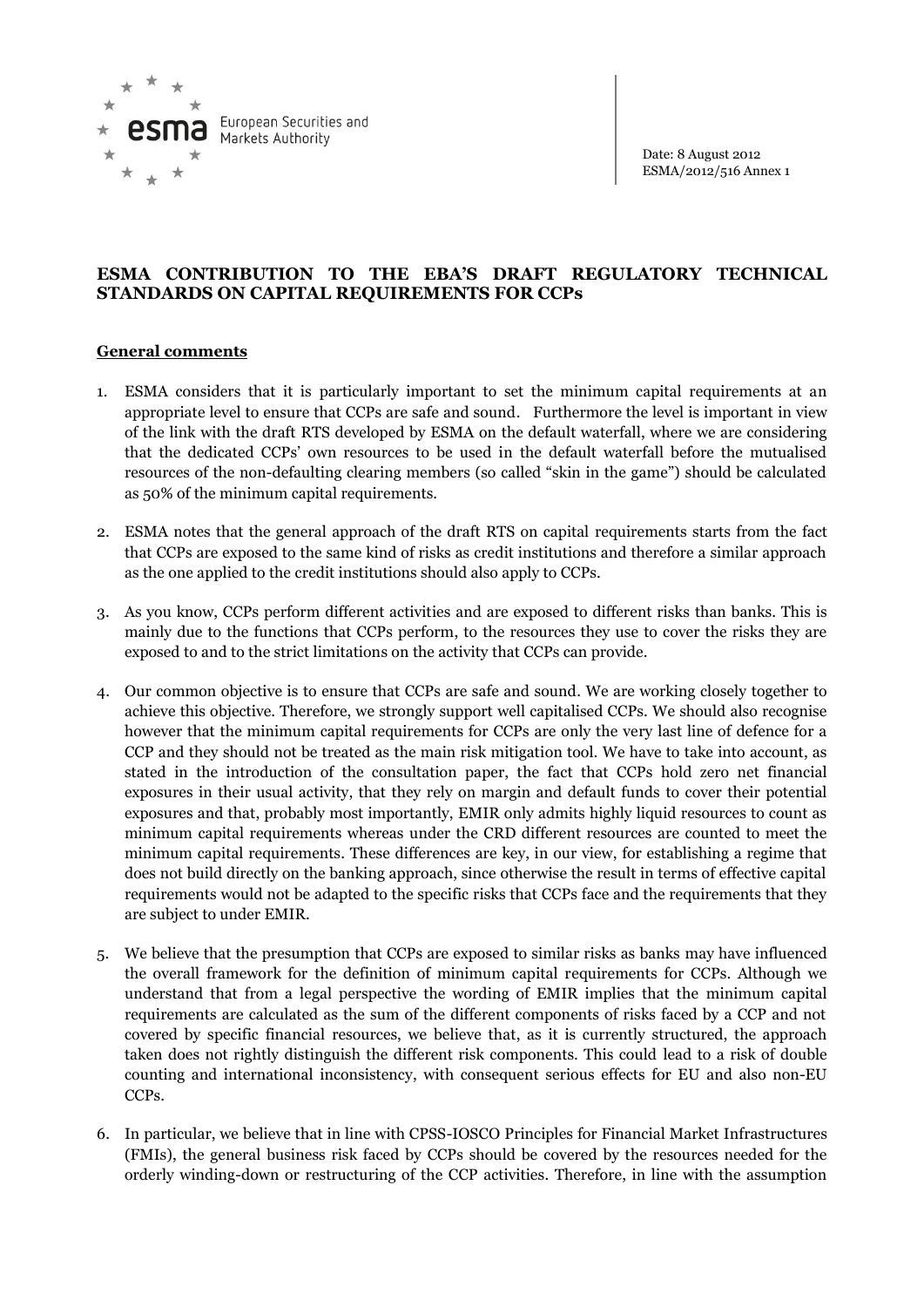

that legal risk is part of operational risks as it is the case under capital requirements for banks, we believe that business risk should not be double counted.

- 7. Although recognising that capital requirements are a minimum and that competent authorities have the duty to ensure that capital is sufficient at all times, we think that including a specific concept through article 9 for additional capital requirements builds on risks that are already included in the requirements included in the previous articles of the draft technical standards. We think this provision could be eliminated without affecting the final effect of the rule.
- 8. As you know, the CPSS-IOSCO Principles for FMIs explicitly mention capital requirements under Principle 15 for general business risk and set them at a level equal to six months of current operational expenses. We noticed that the draft RTS by EBA set the capital requirements for orderly windingdown or restructuring at 12 months of the on-going annual gross expenses and we have not found a clear justification for such a significant departure from international adopted principles.
- 9. We believe that although the "sum approach" is a significant departure from the internationally adopted principles, it could be justified and considered compatible with CPSS-IOSCO if differently structured (see proposal below). However, the requirement according to which the operational expenses to calculate an orderly winding down should be equal to 12 months instead of 6 months, as prescribed by CPSS-IOSCO, might result in a disproportionate overall minimum capital requirement and would create a serious issue in terms of international consistency. If implemented, it could also potentially hamper the recognition process of non-EU CCPs under EMIR.
- 10. We understand that the CFTC is also proposing 12 months operational expenses as the minimum capital requirement. However, according to CFTC rules<sup>1</sup> only 6 months of operational expenses should be held in liquid assets. Up to 6 months of the 12 months operating costs can be covered with a committed line of credit or similar facility. As you know, under EMIR only liquid assets will count as capital to fulfil the minimum capital requirements.
- 11. In addition, for the CFTC, the 12 months operational expenses is the only capital requirement applicable to CCPs, whereas under the EBA approach this is only one component. Therefore, given that such component covers business risk as defined by CPSS-IOSCO and calculated in a similar manner, we suggest avoiding departing from the international standard. Otherwise, the requirements for European CCPs will always be significantly higher than the ones in the US and other countries.
- 12. To summarise, on the general approach for the minimum capital requirements, we believe that the following three components could be considered and added-up:

1) the capital requirement to cover business risk, which would ensure that the CCP has at all times sufficient resources to withstand an orderly winding-down or restructuring of its activity over an appropriate time span. This component of the capital requirements should be calculated as six months of the operational expenses;

2) the capital requirements to cover operational risks, as currently structured;

3) the capital requirements for non-covered activities, as currently structured, but with the clarifications included below.

 $\overline{a}$ 

see section § 39.11 Financial resources of the DCO Core Principles available at:

<http://www.cftc.gov/ucm/groups/public/@lrfederalregister/documents/file/2011-27536a.pdf>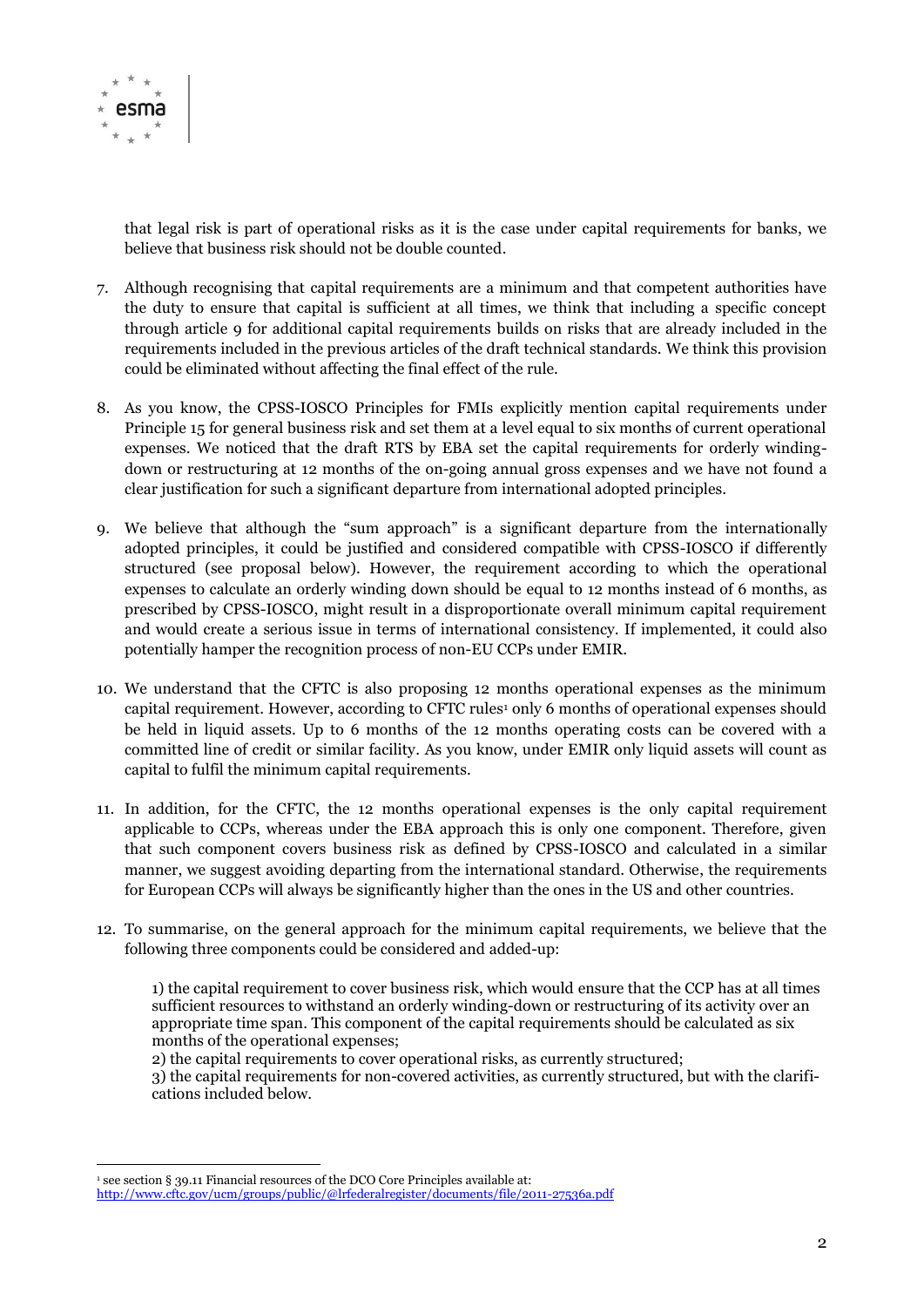

- 13. Although the components reported under points 2) and 3) above are not explicitly mentioned in the CPSS-IOSCO Principles and would already imply a departure from these international standards, those components can be justified by the fact that CPSS-IOSCO Principles require CCPs to maintain adequate resources to withstand all the risks CCPs can face (including operational risks and risks not covered by specific financial resources) without specifying the form that these resources should take. It could, therefore, be argued that the appropriate resources to cover the risks under points 2) and 3) should be in the form of minimum capital requirements.
- 14. In addition to the comments above on the general approach to the minimum capital requirements, we have some concerns on the level of the notification threshold. Although we agree with the principle of a notification threshold, we believe that 125% is very high level for such purpose. Although we understand that the purpose of it is not to impose an additional 25% capital requirement, we believe that if the threshold is too high many CCPs will stay in a range of capital between 100% and 125% and the notification threshold might lose its purpose. We, therefore, suggest to set the notification threshold at a lower level, like 105%, for it to be an effective tool.
- 15. Finally, the capital requirements for non-covered activities implies that CCPs can perform activities such as margin lending transactions and investing in derivatives which are not allowed under EMIR and the draft technical standards developed by ESMA. Please refer to the following section for specific comments on the points we raised.

## **Specific comments**

- 16. In the background and rationale section of the EBA consultation paper (page 6) it is reported that under Article 41 and 44 "no additional capital requirement is required to mitigate the CCP's credit exposure or market risk of the collateral collected". We want to raise to your attention that EMIR and the draft technical standards developed by ESMA consider that credit and market risk associated with the collateral collected should be covered with adequate haircuts. We therefore believe that it would not be appropriate to require, on top of that, capital requirements for that purpose.
- 17. Recitals 4, 6 and 7 give the impression that CCPs are exposed to the same risks as banks or that they perform similar activities. As for recital 4, we believe that there is no link between the clearing obligation and the fact that CCPs should be subject to similar capital requirements as banks. As for recital 6, we see first a weak justification to apply the operational risk framework of the CRR (the reference is simply to an appropriate framework); second, the financial instruments cleared by CCPs are not necessarily the same as those used by credit institutions or investment firms, but possibly only a subset of them. In addition, the operational risks faced by CCPs in clearing certain financial instruments are of a completely different nature than the ones faced by credit institutions or investment firms in trading and possibly clearing the same financial instruments. Recital 7, again, states that similar risks are faced by credit institutions or investment firms and CCPs on the noncovered activities, justifying a similar treatment.
- 18. It should be noted that, contrary to credit institutions and investment firms, CCPs are subject to strict limits on the financial instruments in which they can invest and strict requirements on the highly secure arrangements for depositing financial instruments and maintaining cash. A risk based approach as the one proposed in the standards should be, therefore, expected to consider the lower risks that CCPs non-covered activities should entail compared to banks activities. These should be recognised and it could be stressed that the residual risks arising from the investment policy are of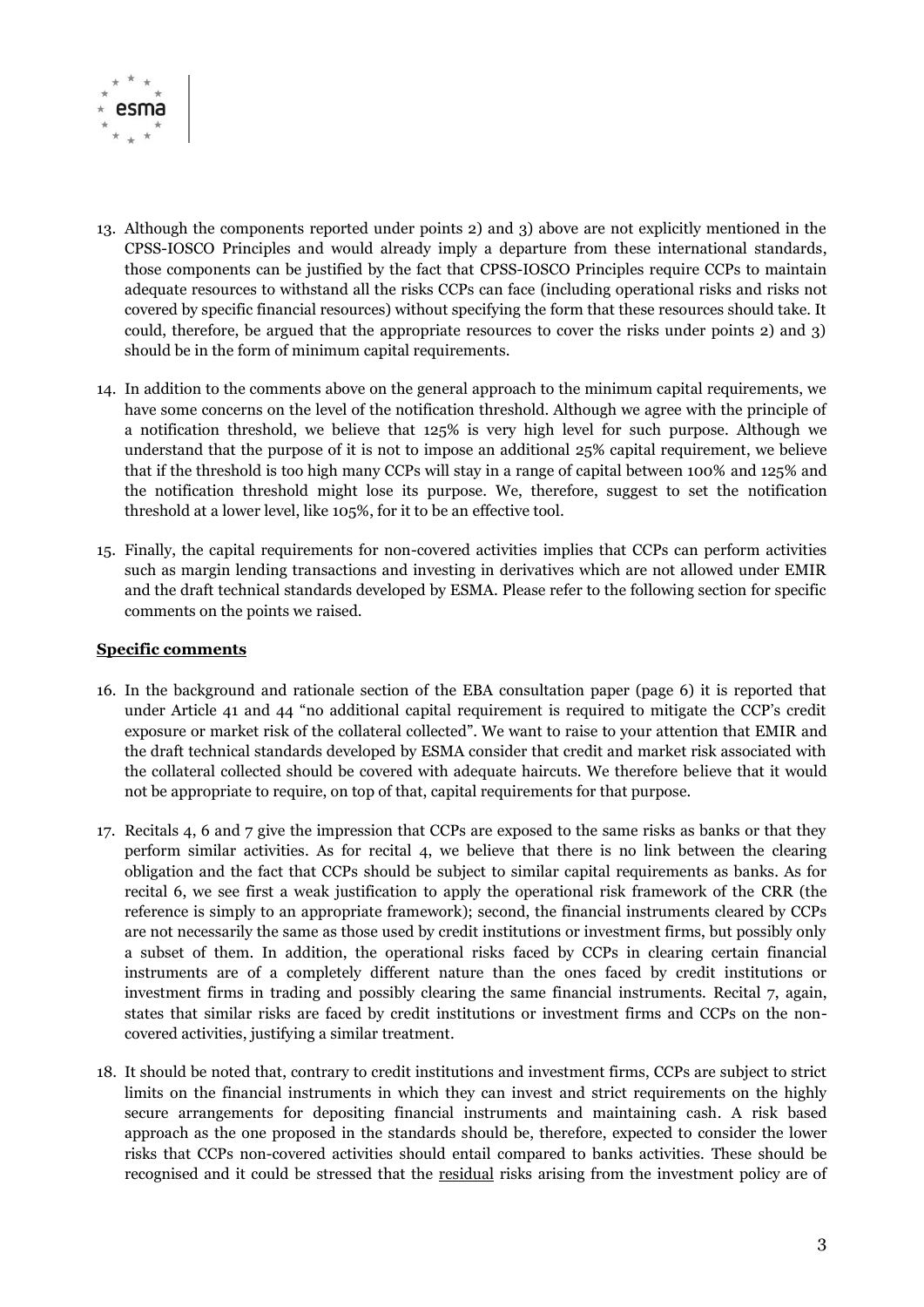

similar nature as those faced by credit institutions or investment firms, so a similar calculation method could be justified. As mentioned above, it should also be noted, however, that the minimum capital requirements for CCPs only include the liquid financial resources invested in accordance with the investment policy standard, whereas for banks and investment firms the capital is counted irrespectively of how it is invested. This significant difference should also be taken into account when applying or adapting the banking framework.

- 19. Recital 8 and 9 do not provide justifications for setting the notification threshold 25% higher than the capital requirements or the operational expenses equal to 12 months, apart from the fact that it is desirable or that it is a conservative measure. As explained above, we believe that these requirements might be too high and in the absence of a strong justification for them we would suggest a revision and redrafting of the relevant recitals.
- 20. In Recital 10 and in Article 5(2) a reference is made to "the competent authority in line with Article 22 of EMIR", you might want to change the reference to "the competent authority designated in accordance with Article 22 of EMIR" or to "the CCP competent authority". The reference to "in line" would imply the reports (Recital 10) or the capital plan (Article  $5(2)$ ) are established under Article 22 of EMIR.
- 21. Recital 12 makes a reference to Pillar 2 of the CRD and to the need for competent authorities to apply additional capital requirements. For the reasons explained above, we believe that Article 9 of the draft RTS should be deleted and that Pillar 2 requirements are not compatible with a Regulation that ensures maximum harmonisation among CCPs from different Member States.
- 22. Article 1 states that the rules relating to capital requirements are for non-covered activities or operational risk. In line with our general comment, we believe that the reference should be to: business risk, operational risk and risk arising from non-covered activities. Otherwise the draft RTS would give the impression that different methods are used to cover the same risks, whereas the "sum" approach should imply that different risks requires different computations.
- 23. In line with our general comment, we are of the view that Article 3 should be redrafted and Article 9 could be deleted.
- 24. In Article 6(2) the last sentence refers to the additional costs that the CCP may incur in case of winding-down or restructuring. We believe that this makes the provision circular, given that the operational expenses are used to calculate the necessary resources to cover the orderly winding-down or restructuring of the CCP activities.
- 25. The explanatory part of Article 8 refers to "the prudential framework for banks but to take into account the concentration risk stemming from derivatives that the CCPs are exposed to". This explanation could be clarified. In addition, as you know, EMIR requires that CCPs can invest only on highly liquid financial instruments with minimum market and credit risks and the relevant draft RTS developed by ESMA allow the investment in derivatives only for default management purposes. This means that in the course of the general business CCPs are never exposed to derivatives, as the derivatives they clear are net by definition. Therefore, the only case in which a CCP can be exposed to derivatives is when it needs to liquidate them following a default and for that reason ESMA considered to authorise their use in such circumstance.